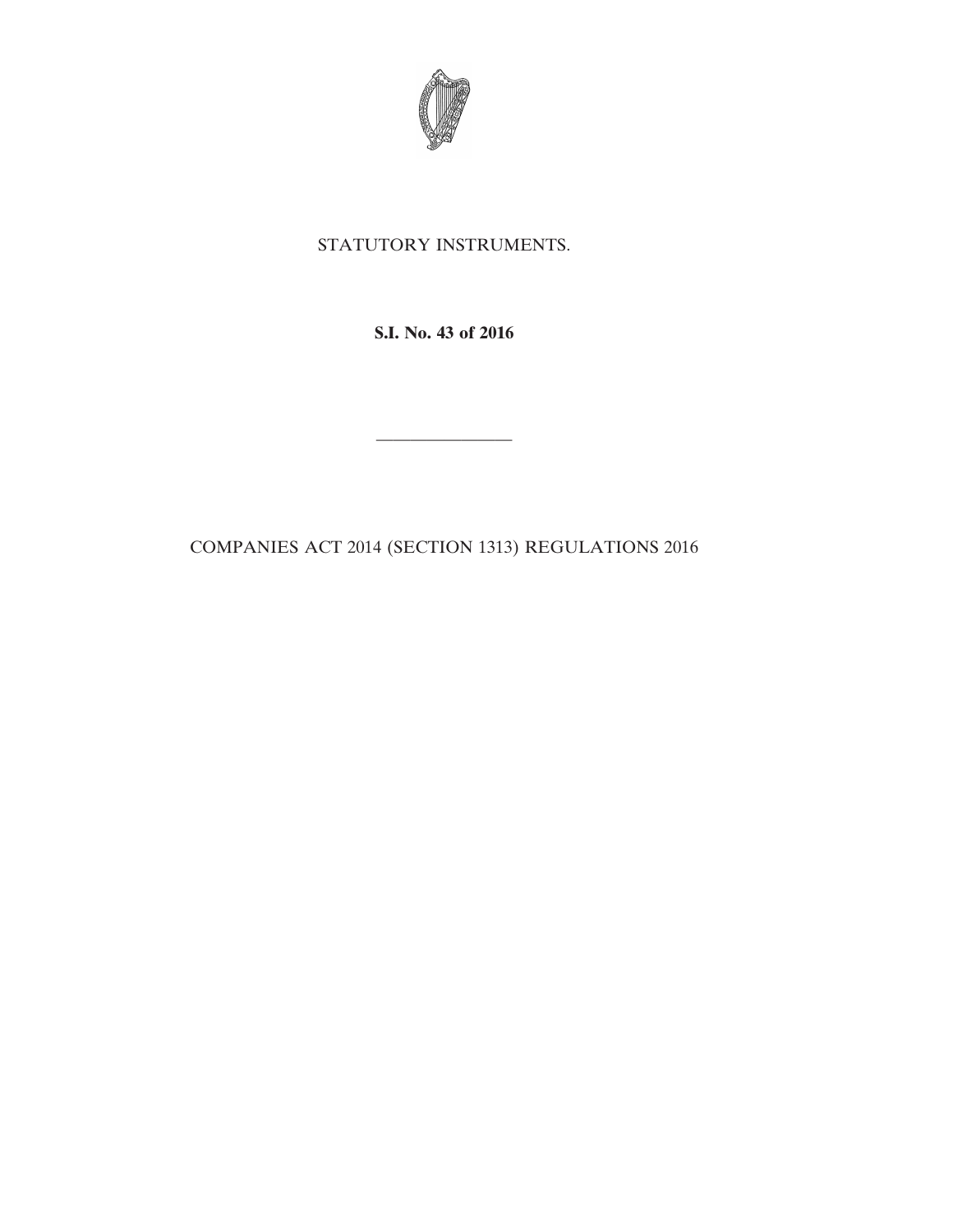COMPANIES ACT 2014 (SECTION 1313) REGULATIONS 2016

I, RICHARD BRUTON, Minister of Jobs, Enterprise and Innovation, in exercise of the powers conferred on me by section 1313(1) of the Companies Act 2014 (No. 38 of 2014) and having complied with subsection (2) of that section, hereby make the following regulations:

1. These Regulations may be cited as the Companies Act 2014 (section 1313) Regulations 2016.

2. In these Regulations—

"Act of 2014" means the Companies Act 2014 (No. 38 of 2014).

3. The following provision of the Companies Act 2014 is added, but only in respect of a body referred to in section 1312 of the Act that is a traded body within the meaning of subsection (5) and (6) of that section, to the list of provisions specified in Schedule 14 to the Act of 2014:

(*a*) Section 1120.



RICHARD BRUTON T.D., Minister for Jobs, Enterprise and Innovation.

*Notice of the making of this Statutory Instrument was published in "Iris Oifigiúil" of* 5*th February*, 2016.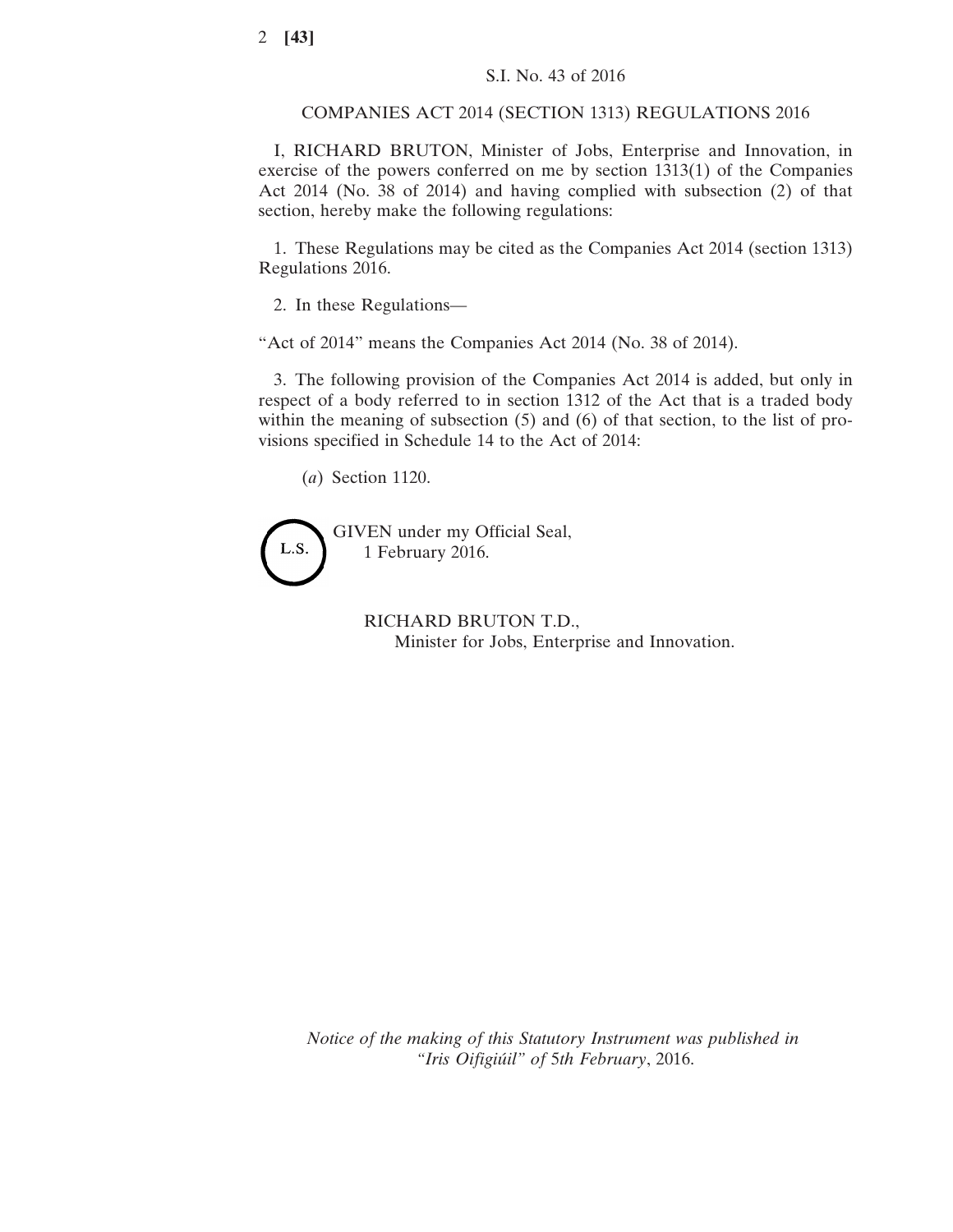**[43]** 3

## EXPLANATORY NOTE

*(This is not a part of the Instrument and does not purport to be a legal interpretation.)*

The purpose of these regulations is to apply section 1120 of the Act of 2014 to any unregistered company that is a traded body under Part 24 of the Companies Act 2014.